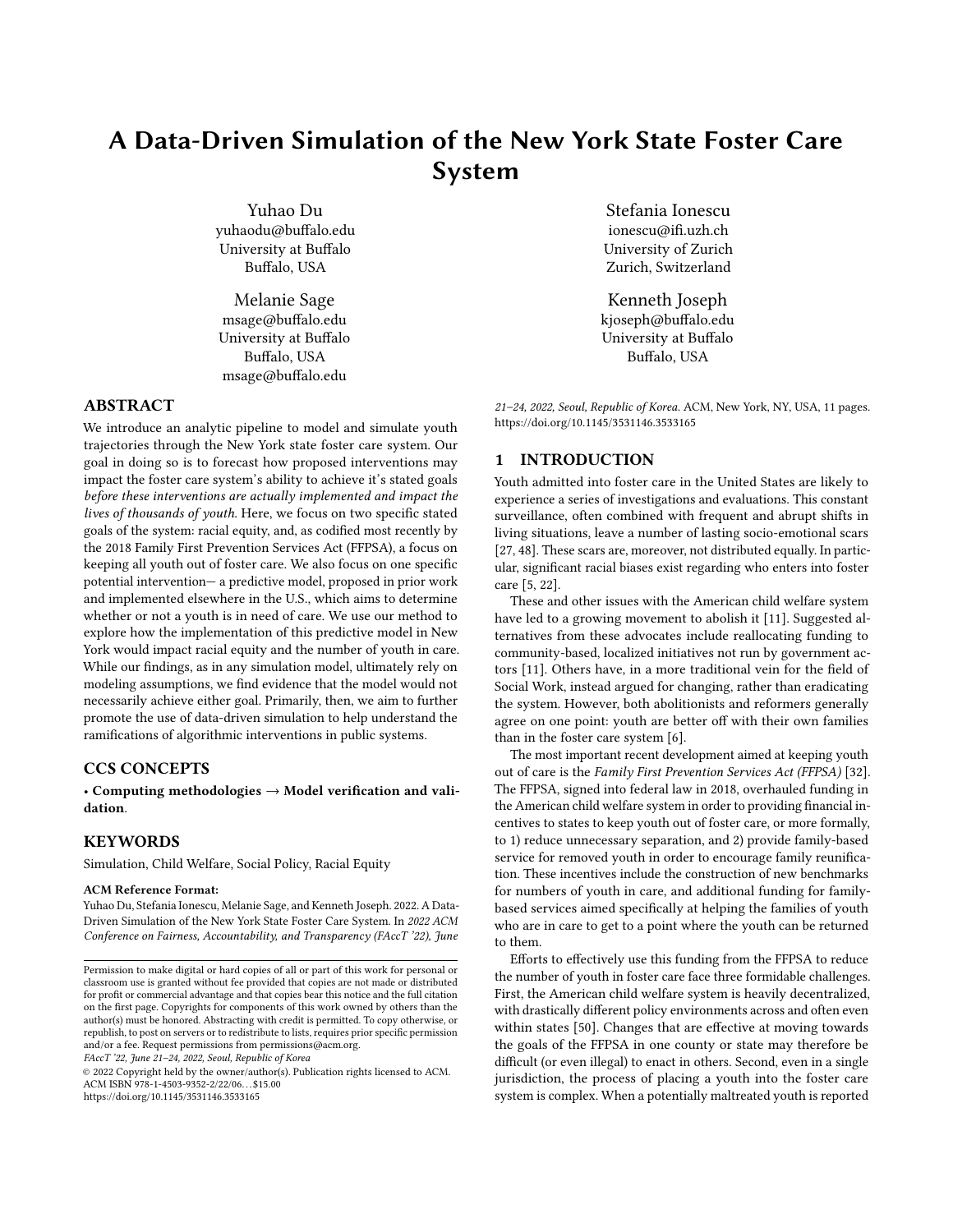to Child Protective Service (CPS), a series of decisions made by case workers and judges are carried out to decide the best path for the youth. The process is cumbersome and riddled with the potential of both personal and systemic biases [\[36,](#page-9-6) [53\]](#page-10-3). Efforts to discharge youth from foster care can face similar challenges. Finally, as with most social policy settings [\[37\]](#page-9-7), attempts to make progress on one goal can often have unexpected negative impacts on others. As we highlight here, for example, interventions aimed making the system more racially equitable may end up leading to substantially more youth in foster care, and not with their families.

Help is needed to tackle these challenges. [Abdurahman](#page-9-8) [\[1\]](#page-9-8) argues that implicit in the FFPSA is the assumption that such help will come from the expansion of data collection the bill enables, which will in turn lead to the construction of (predictive) analytical tools that can serve to ameliorate potential problems. Indeed, the use of such tools is already widespread in child welfare, and is only expected to grow with the FFPSA [\[42\]](#page-9-9).

The present work takes a different bend on how computation can serve a role in social change [\[2\]](#page-9-10), arguing that if used carefully, computational models can help us to reason about the best path forward under myriad possible social and policy environments, and various potential interventions. That is, rather than make predictions about youth, we can use computation to help us understand the foster care system as a whole, and to rethink the potential interventions needed to address new policy goals like those set forth in the FFPSA.

The present work conducts such an analysis using a two-stage pipeline. We first take a forensic social science [\[31\]](#page-9-11) approach to address the following research question: how do existing practices within the New York State child welfare system fare in light of the new stated goals introduced by FFPSA and the existing stated goal of racial equity? While our methodology generalizes to other contexts, we focus on New York because of our policy and practical expertise in the state. Forensic social science is a methodology in which computational analyses of observational data are conducted in ways that inform and are informed by relevant social theory. Here, using complete data from the child welfare system in New York from 2000-2017 [\[34\]](#page-9-12), we conducted a computational analysis on 1) entry rates of youth into the foster care system, 2) patterns in how long youth stay in care, and 3) the rates at which youth are discharged. We also consider how these quantities differ for white versus Black youth.

Our forensic social science analysis informs the second, and focal, part of our computational pipeline, in which we construct a *data*driven system dynamics simulation [\[17,](#page-9-13) [47\]](#page-10-4) to analyze a hypothetical intervention into New York's foster care system. Specifically, we analyze how the introduction of an automated risk assessment tool currently in practice in other parts of the country [\[8\]](#page-9-14) would, if implemented in New York, help to address the goals of the FFPSA while maintaining the existing goal of improving racial equity. System dynamics models help formalize how particular entities flow through a system over time, conditioned on assumptions about the probability of flowing from one point to another. Here, we model the flow of American youth into and out of foster care. In a datadriven system dynamics model, some of these patterns of flow, and associated probabilities, can be informed by data. Those that cannot be informed by available data can then be set based on assumptions

and/or theory. These assumptions, in turn, can then be varied to address certain research questions or to perform robustness checks. Our work makes three primary contributions:

- (1) We provide quantitative evidence, supporting earlier work, that show that youth stays in foster care in New York can be empirically separated into two classes, long-term and shortterm. We find further that the duration of long-term, but not short-term, stays varies significantly across racial lines for all ages.
- (2) Informed by these analyses, we develop a data-driven simulation model of the U.S. foster care system, and parameterize it for the study of New York. As a sign of the model's validity, we show that the model can reliably forecast patterns in the number of youth admitted into New York state's foster care system in 2018, given only data from previous years.
- (3) We use our model to study the impacts of a potential algorithmic intervention in New York. Our observations resonate with the concerned pointed out by Samant et al. [\[42\]](#page-9-9). Specifically, we find that it is difficult to balance the goals of racial equity and a reduction of youth in care, and that proposed algorithmic interventions—encouraged by the FFPSA in order to achieve it's goals [\[1\]](#page-9-8)—are not necessarily capable of doing so.

As with any simulation model, our findings rely on modeling assumptions which may be reasonably disagreed with. To facilitate such discussions, we have made our model publicly available.<sup>[1](#page-1-0)</sup> However, as we believe our modeling assumptions to be at least within the realm of possibilities, our results suggest that shifting policy landscapes impacts both the validity and utility of using historical administrative dataset to build machine learning models in public sectors. Instead, we argue that machine learning, and computation writ large, may be better served as a tool to facilitate social theory and social policy, rather than to act as explicitly as a decision-making tool, where it is often inserted into the problematic decision loops which expose risks of amplifying existing problems.

#### 2 RELATED WORK

Computational social scientists have develop a number of ways to formalize and analyze complex sociotechnical systems [\[17,](#page-9-13) [28,](#page-9-15) [45\]](#page-10-5). Careful formalization and analysis can serve to illuminate and identify paths towards addressing societal issues [\[13\]](#page-9-16). The benefits and drawbacks of computational modeling of (and for) social systems are perhaps best summarized by Abebe et al. [\[2\]](#page-9-10), who note that computing can act as a synecdoche, allowing us to think about problems in new ways, and as a rebuttal, "clarify[ing] the limits of technical interventions" [\[2,](#page-9-10) pg. 256]. Our goal in the present work, similar in some respects to the arguments made by Green [\[20\]](#page-9-17) but with distinct methods, is to use computation as both a synecdoche and as a rebuttal for the blind reapplication of machine learning methods from one context to another.

Here, we define computational analysis broadly, to include both forensic social science and simulation. With respect to the former, forensic social science entails the combined use of machine learning and social theory to advance our understanding of social phenomenon, where (in the forensic social science approach)

<span id="page-1-0"></span><sup>1</sup>https://github.com/yuhaodu/system\_dynamic\_simulation\_FC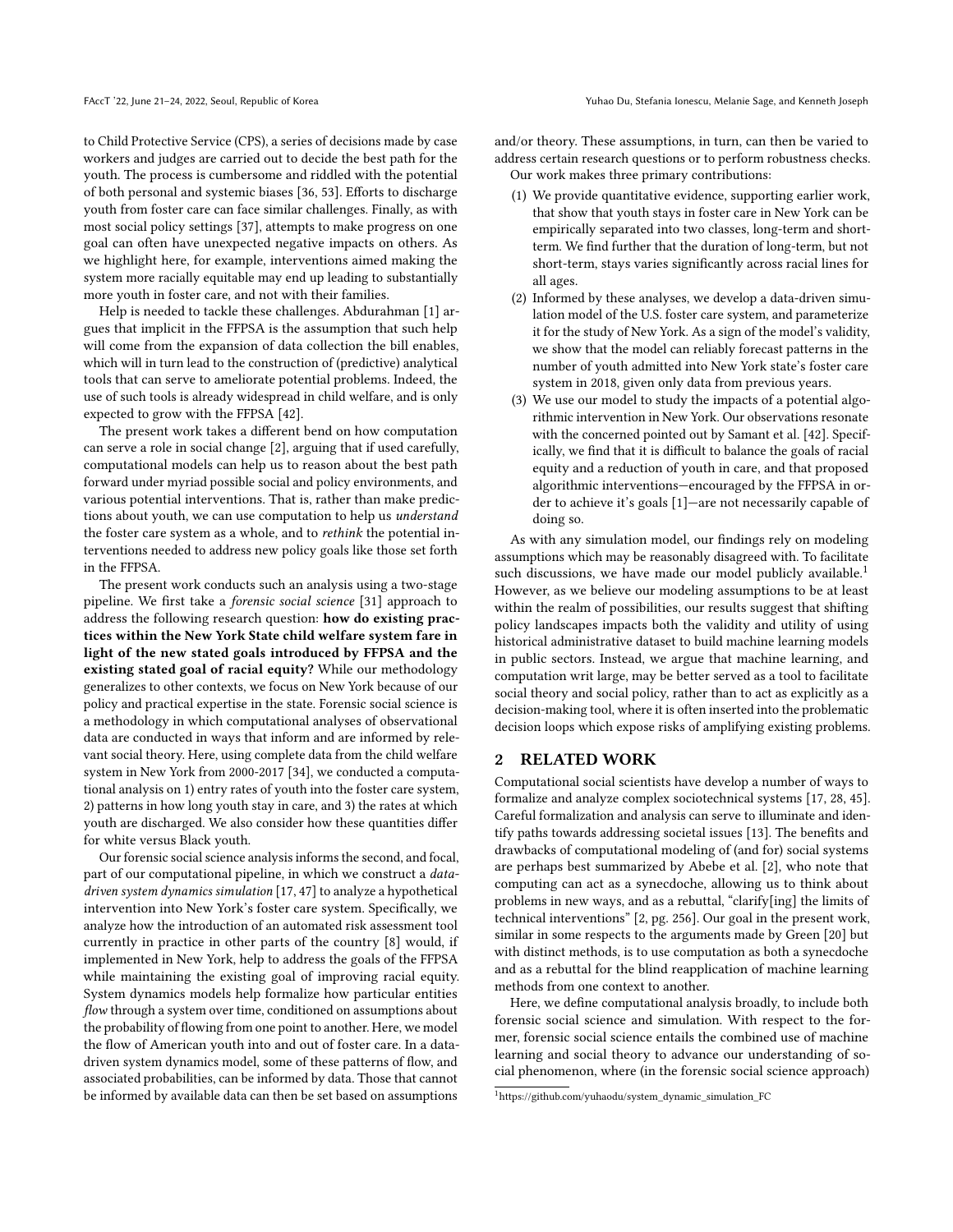machine learning/advanced statistical analyses are applied an "atheoretical [approach to] agnostic search for potential explanations," and social theory is "a focusing device that identifies which constructs are to be selected and formed from the millions of possible [analyses]" [\[31\]](#page-9-11), (pg. 10). We briefly touch on related work in the context of quantitative studies of American Foster Care System that inform our forensic social science analysis, and the simulations of sociotechnical systems that compliment and/or inform the work presented here.

# 2.1 Quantitative Study of the American Foster Care System

Quantitative studies of foster care are routinely conducted by and for policy makers, case workers and researchers. Given the rich administrative datasets curated in this context, quantitative studies have been carried out to both understand the different aspects of the system and to provide assistance with decision making.

With respect to quantitative work that assists decision making, we direct the reader to a number of recent literature reviews [\[42,](#page-9-9) [44\]](#page-10-6) around algorithms used within the U.S. Child Welfare System. Most notably here, Chouldechova et al. [\[8\]](#page-9-14) build and implement a machine learning model called AFST in Allegheny County, Pennsylvania that helps case workers decide whether or not to screen in reported cases of child abuse for further analysis. This academic work is complemented by a number of public reports as well (e.g.  $[18]$ ).

A number of other researchers have used quantitative methods to critique existing practices within the U.S. foster care system (e.g. [\[35\]](#page-9-19)), to better understand associations with service allocation to youth (e.g. [\[29,](#page-9-20) [52\]](#page-10-7)), to analyze racial disparities within the system (e.g. [\[7,](#page-9-21) [25,](#page-9-22) [51\]](#page-10-8)), and to criticize the use of automatic decision tools in foster care system (e.g. [\[10,](#page-9-23) [14,](#page-9-24) [38\]](#page-9-25)). Our work compliments these efforts, both in its use of quantitative methods to explore youth lengths of stay in new ways, and to use quantitative methods to critique existing practices.

#### 2.2 Social Simulation

The present work uses a simulation methodology particularly wellsuited for our work: data-driven simulation. The term data-driven simulation encapsulates a broad range of computing techniques which use relevant data to make educated predictions about what might happen in a situation for which complete data cannot be obtained. Data-driven simulation has seen increasing use in the FAccT-aligned community [\[9,](#page-9-26) [19,](#page-9-27) [23,](#page-9-28) [24,](#page-9-29) [33,](#page-9-30) [33\]](#page-9-30) As noted above, we use a specific form of data-driven simulation, System Dynamics modeling [\[47\]](#page-10-4). Perhaps most relevant to our work, then, Martin et al. [\[30\]](#page-9-31) argues that instead of focusing on mathematical-based interventions on opaque algorithms and/or models, using community based system dynamics modeling to place the algorithm/model into the social context is a better way to understand the long-term impact of algorithms/model. While we aspire to community-based methods, our current work relies only on our existing knowledge of and experiences as practitioners within child welfare. et are one searches are only as a system during the measure of the system during the system of the system of the system of the system of the system of the system of the system of the system of the system of the system of t

Finally, while significantly distinct in focus, it is worth noting that there is other work using simulation in the foster care context.

<span id="page-2-0"></span>

Figure 1: The standard decision-making pipeline for a youth reported to Child Protective Services in the United States. Diamonds represent decision points in the system, squares are states that youth may be in at a given time. The blue box represents the portion of the decision pipeline informed by AF-CARS data. The orange and green boxes represent, respectively, the decision point for the algorithmic intervention considered in the present work, and the proxy variable used to train the proposed model.

the impact of scaling up a policy to provide long-term rental subsidies for foster care family, and Goldhaber-Fiebert et al. [\[19\]](#page-9-27) use decision-analytic model in support of Child Welfare policymakers considering implementing evidence-based interventions.

# 3 A BRIEF OVERVIEW OF HOW YOUTH ENTER FOSTER CARE IN AMERICA

Our work assumes a slightly simplified process model of youth trajectories through the U.S. foster care system introduced by Sterman [\[47\]](#page-10-4), and visualized in Figure [1.](#page-2-0) The first step in the process of placing a youth in foster care is a report to Child Protective Services (CPS). These reports are handled by a CPS employee who decides whether or not to screen in the call, a decision based on myriad factors, e.g. characteristics of the youth, their family, and the local policy environment [\[8\]](#page-9-14).

If a call is not screened in, the case is dismissed, and the youth exits the system (although notably, their data may not [\[1\]](#page-9-8)). If a call is screened in, the case is then taken on for further consideration by a CPS case worker. This phase typically includes a more detailed records review of the youth and their family, and a visit to the location relevant to the call (often, the current living situation of the youth). The CPS case worker then decides whether or not the case is substantiated, i.e. whether there is evidence that the concern voiced in the original call is true.

If a case is substantiated, a decision is then made on whether to a) remove the youth from their home, or b) to keep the youth in their home. This decision is typically made by a judge. If the decision is that the youth should be removed from their family, the youth then enters foster care. Once the youth is in foster care, the family is repeatedly re-evaluated for a need to be in the system. More specifically, judges and case workers are expected to return the youth to their family when they are satisfied that it is safe to do so, while also making a backup plan, according to what is referred to as the permanency plan for that youth. When the home is safe again, or alternatively another long-term plan such as guardianship or adoption is available, the youth is then discharged back to a living placement outside of the foster care system.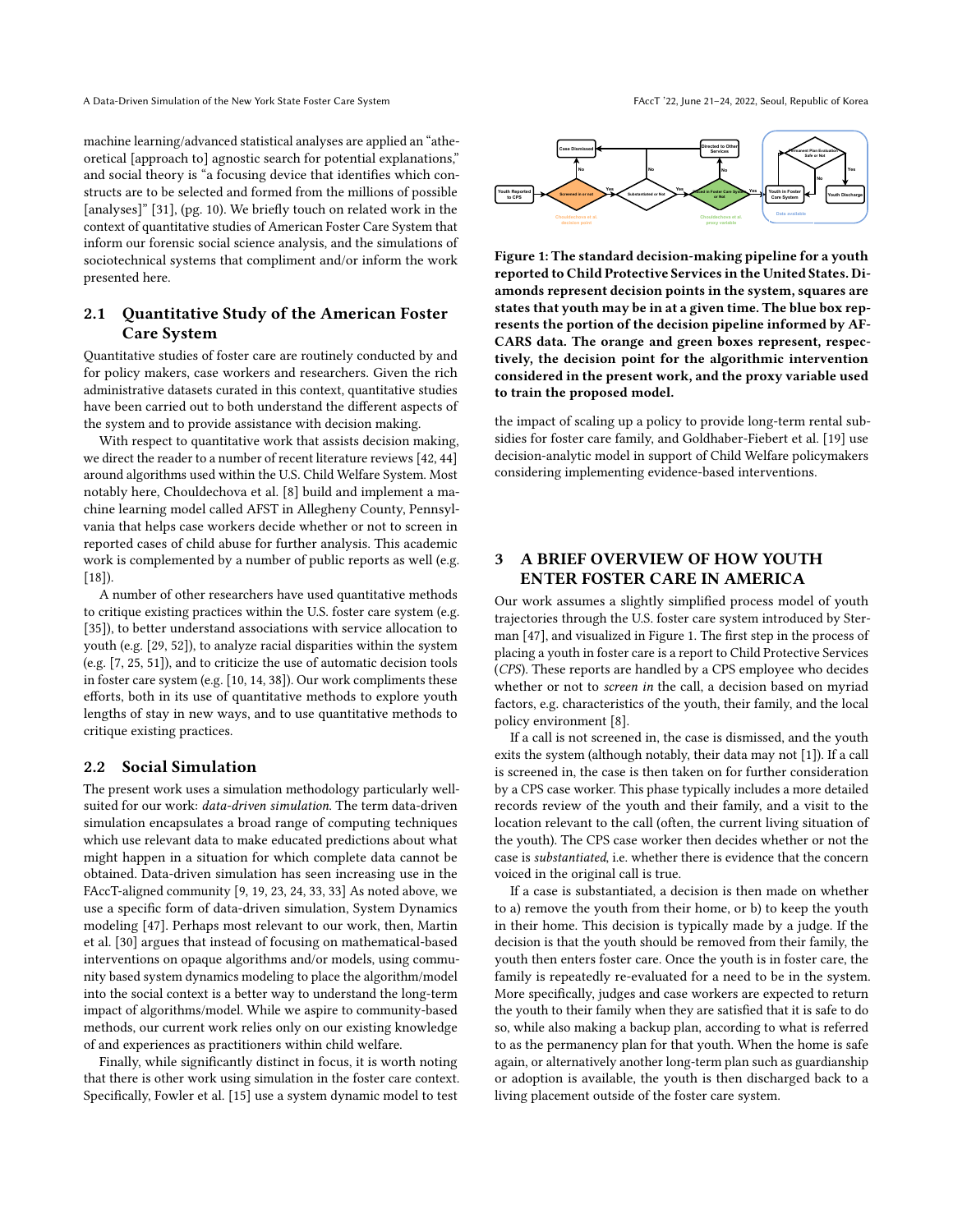#### 4 DATA

Our analysis uses federal administrative data from the Adoption and Foster Care Analysis Reporting System (AFCARS) [\[34\]](#page-9-12), a dataset from the National Data Archive on Child Abuse and Neglect (NDACAN). AFCARS data contains a range of information for all foster youth from all 50 U.S. states, the District of Columbia, and Puerto Rico. This information includes demographic data, like race and gender, and administrative data, like the youth's current placement setting. However, critically, such information is only available for youth who are in foster care. Other relevant data - for example, the number of youth who are reported but not removed, are not in this dataset. As we discuss further below, we can thus only make assumptions about these youth, which we can then vary to emulate different potential real-world settings.

Our analysis uses a particular sample of youth from the full AF-CARS dataset. First, as noted above, we focus our analysis only on data from New York state. Second, our analysis below considers racial disparities in a number of ways. Due to limited data availability leading to imprecise estimates, we focus here only on data for youth who identify (or are identified as) white or Black. This is a significant limitation of the present work that could be alleviated in the future by additional data and more diverse expertise.

# 5 FORENSIC SOCIAL SCIENCE ANALYSIS

We conduct a forensic social science analysis to analyze the foster care system in New York with respect to the number of youth in care and racial equity within the system. These analyses are useful both in providing a better understanding of how many youth are in care at any time and for how long they remain in foster care, for seeing how these quantities vary for Black versus white youth, and for informing parameters of our data-drive simulation model.

We conduct an analysis of three quantities: how many (Black vs. white) youth are entering into care (the entry rate), how long youth stay in care (length of stay), and the rate at which youth are discharged (discharge rate). Prior work has analyzed entry rates at the state level, finding potential associations with race and age [\[4,](#page-9-33) [41\]](#page-9-34). Other work analyzing youth in Florida also suggest race is a key factor influencing the length of stay [\[4\]](#page-9-33). Motivated by this work, we therefore study these quantities split out by youth age in all cases. Moreover, in order to obtain results which are informative for the system dynamics model, we aggregate data at a monthly level.

#### 5.1 Entry Rate

To determine entry rates, we extract the total number of admitted youth  $n_{r,a}^t$ , where r represents the youth's race (here, Black or<br>white) a represents the age at which they were admitted (rounded white),  $\vec{a}$  represents the age at which they were admitted (rounded down), and t represents the admitted month. For each combination down), and t represents the admitted month. For each combination of  $r$  and  $a$ , we calculate the difference of the number of admitted youth between two consecutive months by  $\Delta_{r,a}^t = n_{r,a}^{t+1} - n_{r,a}^t$ .<br>After confirming that this difference is stationary for the vast ma-After confirming that this difference is stationary for the vast majority of  $(r, a)$  combinations<sup>[2](#page-3-0)</sup>, we fit the resulting data to normal distributions  $N^{\Delta}r$  a for each  $\Delta$  along t distributions  $\mathcal{N}^{\Delta_{r,a}}$  for each  $\Delta_{r,a}$  along t.

FAccT '22, June 21-24, 2022, Seoul, Republic of Korea Yuhao Du, Stefania Ionescu, Melanie Sage, and Kenneth Joseph

<span id="page-3-1"></span>

| Age | Distribution (Black) | Distribution (white) |
|-----|----------------------|----------------------|
|     | N(0.25, 7.1)         | $N(-0.05, 6.0)$      |
| 5   | N(0.15, 5.2)         | N(0.01, 5.8)         |
| O   | N(0.1, 3.8)          | N(0.04, 4.1)         |
| 13  | N(0.09, 5.9)         | N(0.025, 4.8)        |

Table 1: Fitted normal distributions for the difference between the number of admitted Black or white youth in consecutive months in the AFCARS dataset

Samples of the estimated distributions for changes in entry rates for white and Black youth at various ages are displayed in Table [1.](#page-3-1) Across the visualized quantities, as well as for all ages not displayed, we find no significant differences in the rate of change in the number of Black and white youth entering the system. However, consistent with prior work at a national level [\[51\]](#page-10-8), we observe that Black youth are over-represented relative to white youth within New York.

#### 5.2 Length of Stay

Figure [2a](#page-4-0) shows the density of the logarithm of the length of stay (log-LOS) for white and Black youth admitted at ages 1, 5, 9, and 13. Other ages show similar patterns, and thus we omit the results here. From these plots, we notice that the distribution of log-LOS appears to be readily modeled by a mixture of Gaussian distributions. In other words, there appear to be distinct classes of stay lengths for foster youth, that align with different distributions of length of stay.

To test this observation statistically, we fit each individual distribution of log-LOS for all combinations of a and r to five different Gaussian mixture models, with the assumed number of distributions N to be either  $N = 1, 2, 3, 4, 5$ . Confirming our intuitions from Figure [2a,](#page-4-0) we find that  $N = 2$  best fitted all densities for all age and race combinations according to the AIC score.

This Gaussian mixture model separates stays in foster care into two groups- long-term and short-term stays. Long-term stays have longer log-LOS than short-term stay. For example, among white youth at age 10, the median length of a short-term stay is 10 days, while it is 680 days for a long-term stay. Among Black youth at age 10, the median length of a short-term stay is 9 days, and 804 for a long-term stay.

Breaking AFCARS data down further by long-term youth vs short-term youth is revealing. First, as shown in the left-most plot in Figure [2b,](#page-4-0) we find that between 10-30% of admitted Black and white youth are short-term, with that quantity generally (and predictably [\[52\]](#page-10-7)) decreasing as youth are older. Second, the middle subplot shows that, consistently across age groups, long-term stays for Black youth are longer than those for white youth. Similarly, the rightmost plot in Figure [2b,](#page-4-0) shows that that from ages 0-2, shortterm stays are also longer for Black youth. There is some evidence that short term stays are slightly longer for older white youth, but this finding is inconsistent at older ages (notably, at age 17).

#### 5.3 Discharge Rate

We formalize discharge rate as the percentage of youth that are in care after t months. We again learn this function separately for all combinations of  $a$  and  $r$ , as well as for long/short-term foster care youth. We then extracted the empirical inverse cumulative

<span id="page-3-0"></span> $^{2}$ Using the Augmented Dickey-Fuller test [\[12\]](#page-9-35), only one p-value was greater than .05, and only two were greater than .001.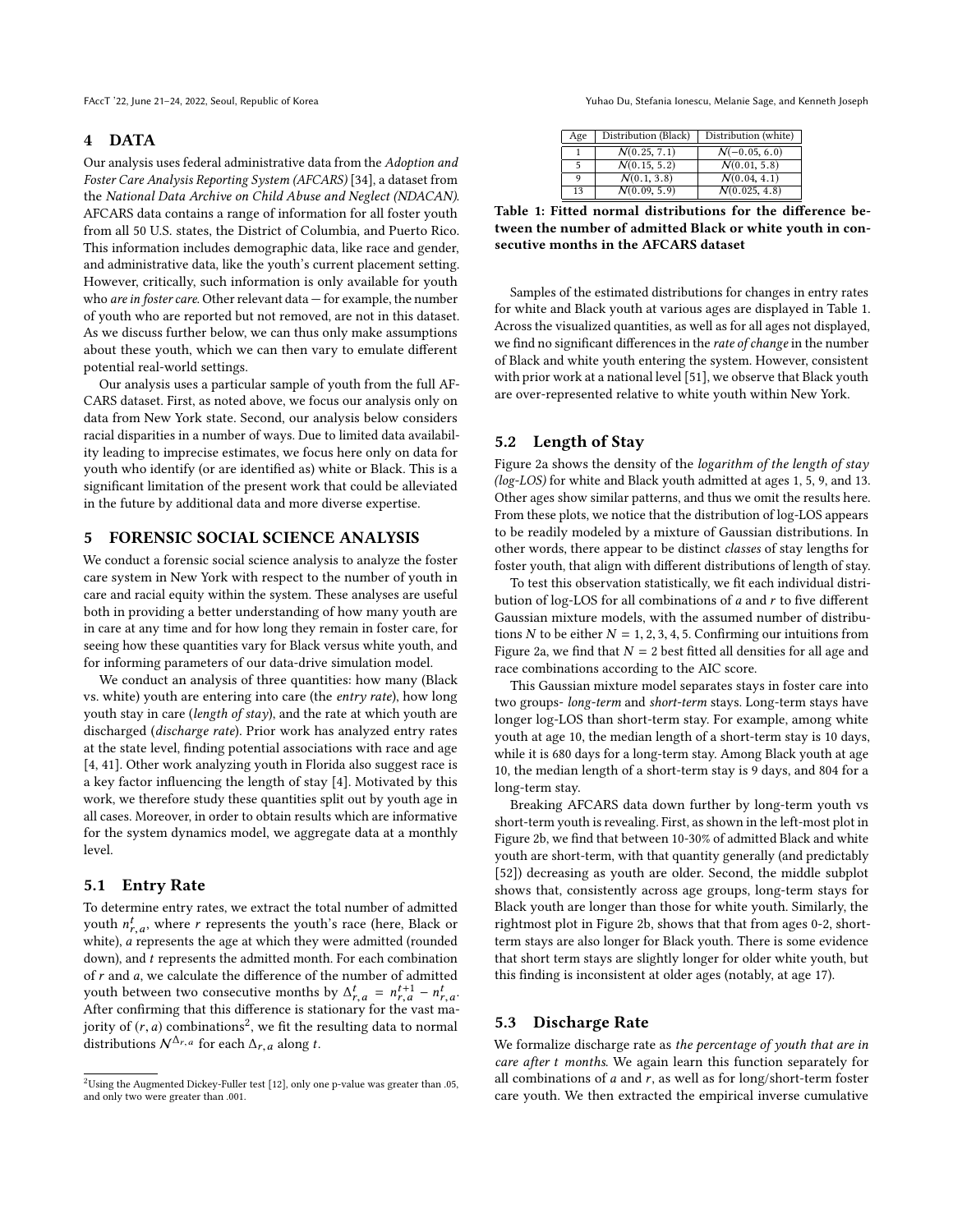<span id="page-4-0"></span>

(a) The distributions of log-LOS depending on the youth's race. From left to right, plots correspond to a different age at which the youth was admitted into foster care: 1, 5, 9, and 13. Other ages show similar patterns, and are not displayed rate of entry into the NYS foster care system, 2) that youth can to right, plots correspond to a different age at which the youth was<br>generally be categorized into having a short-term or a long-term



(b) On the X-axis is youth's admitted age. The Y-axis of the leftmost plot represents the percentage of short-term youth and the Y-axis at the right two plots represents mean of log-LOS. Cyan lines shows results for white youth, red for Black youth. Data are for youth in New York state in the AFCARS dataset. Confidence interval are 95% bootstrapped CIs. which are often the result of brief parental incarceration, or shortepresents the percentage of short-term youth and the Y-axis at the<br>term concerns about child safety, to be a distinct class of events white youth, fed for black youth, bata are for youth in New Tork<br>relative to longer-term stays, which are often the result of structural

<span id="page-4-1"></span>



Figure 3: On the X-axis is youth length-of-stay. The Y-axis represents the probability that a given youth will still be in foster care after spending the given number of months in foster care. The first row shows the results for long-term youth while second row shows the results for short-term youth. Cyan lines shows results for white youth, red for Black youth. Data are for youth in New York state in the AF-CARS dataset

distribution of LOS for long/short-term stays for youth of different demographics. Finally, we learn a non-parametric discharge function using a linear interpolation to fit the empirical inverse cumulative distribution. This *discharge function*  $\mathcal{D}_{r,a}^l(d_t)$  gives us the probability of *L*-term youth whose race is r and admitted age is the probability of *l*-term youth whose race is r and admitted age is a will still be in foster care after  $d$ , months a will still be in foster care after  $d_t$  months.

s.<br>factors.

This link between long-term stays and structural factors can, in turn, help us to better understand a more novel finding from our work: differences in length of long-term stays, but not short-term stays, for Black vs. white youth. Both critical race theory in general, and critical veins of social work research, emphasize that race is a socially constructed concept intertwined with structural factors. One such factor in particular is poverty. And, although poverty is not always indicator for removal, it is often a proxy for reunification. For instance, children are not removed due to homelessness, but housing is often a requirement for a child's return home if they enter foster care [\[46\]](#page-10-9). Second, single motherhood, also linked to fewer financial resources, also predicts slower reunification [\[21\]](#page-9-38). Third, Black families have disparate access to supportive services, including employment, substance use, and mental health treatment [\[26\]](#page-9-39). Finally, Black youth are less likely to move from foster care into alternative plans, such as adoption and guardianship [\[3\]](#page-9-40). These four mechanisms are examples of how structural factors can serve to create long-term barriers to reunification for Black youth, more so than white youth.

Finally, having contextualized our findings within the literature, we turn to their policy implications. With respect to the goals of the FFPSA, and of improving life for foster youth more broadly, it is useful to distinguish between youth who are more likely to have short and long-term stays in foster care. Short term youth are typically in care for less than a month before being returned to their families. This makes them likely candidates, under the auspice of the FFPSA, to never have been removed at all [\[16,](#page-9-41) [43,](#page-9-37) [49\]](#page-10-10).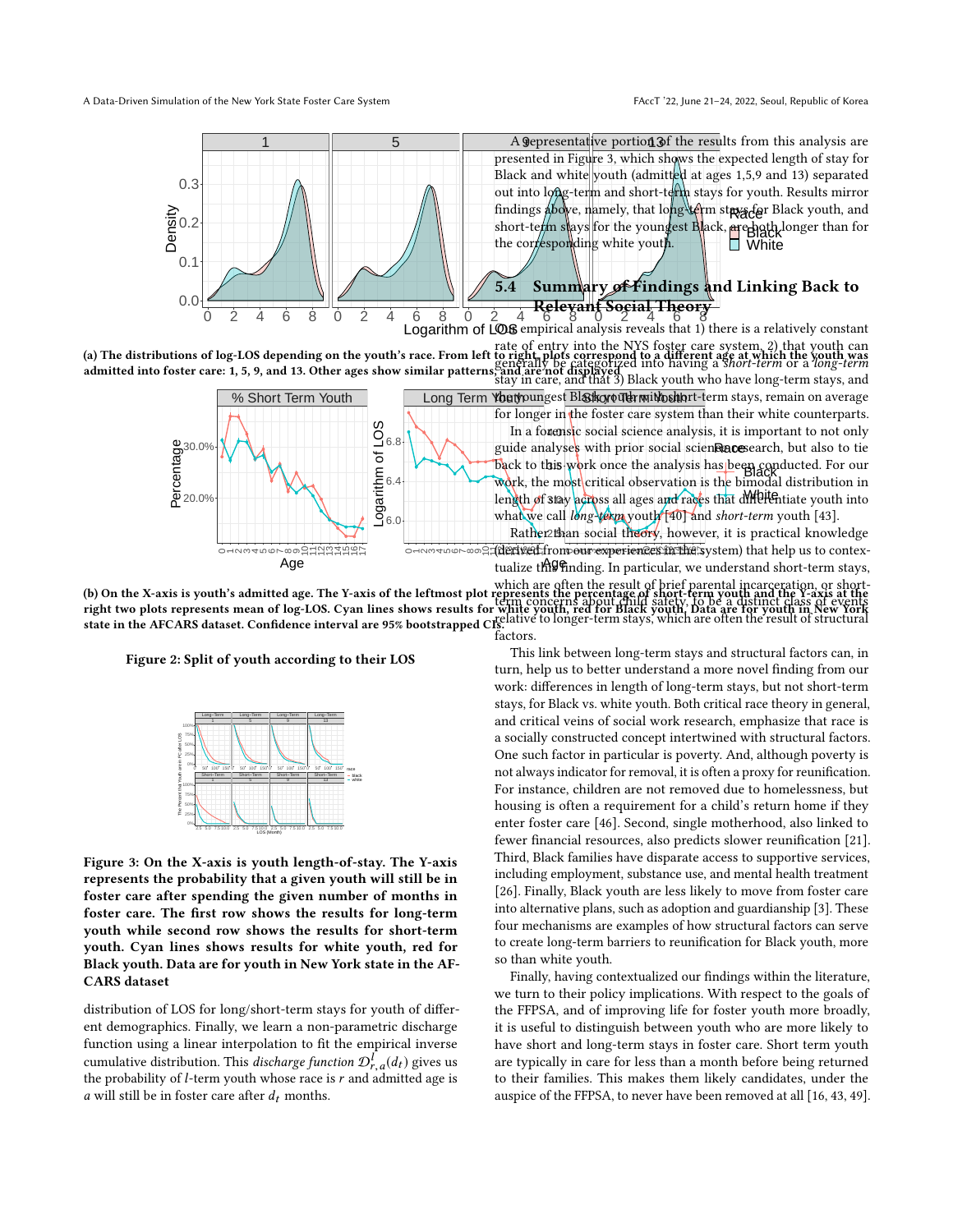Additionally, we note that data useful for policy in child welfare need not be highly coercive or individualized to be useful; rather, as others have noted [\[39\]](#page-9-42), even analyses (or acknowledgement) of aggregate rates of shorter-term versus longer-term foster care stays may appraise agencies to needs related to distribution of services, and help agencies assess the success of their racial equity efforts.

In this sense, algorithms and simulations like those described below may serve as a policy function precisely via the analysis of aggregate rates and measures of allocation. To this end, we now turn to how our insights on aggregate measures from this section can be further used to construct a model that simulates the number of youth in foster care in New York state in the federal fiscal year 2018 (FY 2018), under current conditions and in response to an algorithmic intervention.

#### 6 DATA-DRIVEN SIMULATION ANALYSIS

Informed by the discussion and findings above, we proceed to our analysis of a hypothetical algorithmic intervention in the New York state foster care system. Two aspects in particular from our forensic social science analysis carry over. First, our simulation model explicitly differentiates between youth with short-term versus long-term stays. Second, we use a variety of statistics from the work above to inform parameterization of our model. In what follows, we first provide an overview of our model which simulates the trajectory of youth within the New York state foster care system, and show it produces reliable forecasts for the number of youth in foster care. We then use this model model to investigate the potential impacts of replacing human decision-makers in the screening portion of the child welfare decision pipeline with an algorithm.

#### 6.1 Model Overview

The goal of our model is to simulate, for each future month  $t$  in  $\mathcal{T}_{future}$ , the number of long- and short-term youth (denoted by  $\mathcal{D}_{Quu}$  baying a select combination of race r and age a who are still in  $l$ ) having a select combination of race  $r$  and age  $a$  who are still in foster care system. We denote this number as  $N_{r,a}^{l,t}$ , and simulate it<br>at at each stage of the decision nineline outlined in Figure 1. at at each stage of the decision pipeline outlined in Figure [1.](#page-2-0)

To parameterize the portion of the model where youth are in foster care, we use data from AFCARS for each month until the last month of FY 2017, i.e., each month in  $\mathcal{T}_{history}$ . Where data is not available to inform the model parameters (that is when youth are available to inform the model parameters (that is, when youth are not in care and thus outside the purview of the data in AFCARS), we model a range of plausible assumptions about decision pipelines of foster care system, and assess results across these possible settings. More precisely, we choose our parameters using the following steps:

- Extract the number of admitted youth  $n_{r,a}^t$  from AFCARS,  $\cdot$ ,  $\cdot$ where  $t \in \mathcal{T}_{history}$ .
- Extracted  $\mathcal{N}^{\Delta_{r,a}}$  and use it to simulate the number of admitted youth  $n_{r,a}^t$ , where  $t \in \mathcal{T}_{future}$ .
- Extract the long-/short-term youth proportion  $\mathcal{P}^l_{r,a}$ .
- Extract the discharge rate  $\mathcal{D}_{r,a}^l$ .

Using these parameterizations, we simulate the number of youth in care in New York using Algorithm [1.](#page-6-0) For this algorithm, we use the fact that the number of youth in foster care in the next month,  $\frac{N_{1,1}}{N_{2,1}}$  foster care during previous months and that 2) remained in the  $l,t_{r,a}$ , equals the total number of youth who were 1) admitted into

<span id="page-5-1"></span>Table 2: Tabular description of parameters involved in the construction of our simulation model. The red value of the parameter is the default value

| Parameter                                      | Values Taken               | Parameter                                                           |  |
|------------------------------------------------|----------------------------|---------------------------------------------------------------------|--|
| $R_k^{scr,lo}$ : Screen in rate of             | 70%                        | $\overline{R_{\scriptscriptstyle{h}}^{scr,sh}}$ : Screen in rate of |  |
| long-term Black youth                          |                            | short-term Black youth                                              |  |
| $R^{scrI,lo}_{w}$ : Screen in rate of long-    | 70%                        | $\overline{R_{w}^{scr,sh}}$ : Screen in rate of                     |  |
| term white youth                               |                            | short-term white youth                                              |  |
| $R_{\mu}^{sub,lo}$ : Substantiate rate of      | 70%                        | $R_{\mu}^{sub,sh}$ : Substantiate rate of                           |  |
| long-term Black youth                          |                            | short-term Black youth                                              |  |
| $R_{\omega}^{sub,lo}$ : Substantiate rate of   | 70%                        | $R_{w}^{sub,sh}$ : Substantiate rate of                             |  |
| long-term white youth                          |                            | short-term white youth                                              |  |
| $N^{lo}(\mu_{lo}, \sigma_{lo})$ : Distribution | ([1, 1], [2, 2], [10, 10], | $N^{sh}(\mu_{sh}, \sigma_{sh})$ : Distribution                      |  |
| of feature of long-term youth                  | [[1, 0][0, 1]])            | of feature of short-term youth                                      |  |
|                                                |                            |                                                                     |  |

 $\overline{\mathcal{C}}$ 

system. In turn, the number of youth who remained in the system is given by the product between the number of admitted youth in the previous month and the discharge rate (line 8-12 in Algorithm [1\)](#page-6-0).

Finally, in addition to modeling how many youth are admitted, the proposed intervention we study also requires assumptions about 1) how many youth are not admitted (i.e. that are screened out), as well as 2) how many youth cases are screened in. Given the literature discussed above [\[40,](#page-9-36) [43\]](#page-9-37), we assume the following:

<span id="page-5-0"></span>ASSUMPTION 1. Screen in and substantiation decisions only depend on a youth's race and whether their stay is designated as one who will have a short-term or long-term stay

Assumption [1](#page-5-0) says that every reported youth of a given race with a short or long-term stay will have the same probability to be screened in and substantiated. As discussed further below, this assumption notably assumes that substantiation rate does not vary with screen in rates, and vice versa. We fixed this value as introduced in Table [2.](#page-5-1) Thus, for example, given the simulated number of admitted long-term Black youth at month *t*,  $n_{b,a}^{lo,t}$ , we can ob-<br>tein the number of caused in lang term Plash would at month *t*. tain the number of *screened-in* long-term Black youth at month *t*,  $\ddot{n}^{lo, t}_{b, a}$ b,a  $=\frac{n_{b,a}^{lo,t}}{R_b^{sub,lo}}$ , and the number of *reported* long-term Black youth  $= \frac{n_{b,a}^{lo,t}}{n^{sub,lo}$ .

at month t,  $\ddot{n}_{b,a}^{lo,t}$ b,a  $R_b^{sub,lo} \cdot R_b^{scr,lo}$ 

## 6.2 Validation of the Base Model

Figure [4](#page-7-0) shows that, given data from 2017 and before, our model generates forecasts for the number of youth in foster care in New York state in 2018 that are in line with real data. The figure shows model predictions (triangle points) for Black (red) and white (cyan) youth separately, comparing simulated estimates aggregated over long-term and short-term youth of all ages. It compares these predictions to the ground truth values (circle points) in the AFCARS dataset. The Pearson correlation between the number of simulated Black youth and the number of actual Black youth in foster care is 0.98 ( $p < 0.001$ ). The Pearson correlation between the number of simulated white youth and the number of real white youth in foster care is also 0.98 ( $p < 0.001$ ). And the Pearson correlation between the proportion of Black youth in simulated foster care system and the proportion of Black youth in the actual data is 0.78 ( $p = 0.004$ ). The results show that our simulation model is a reliable starting point from which to model potential interventions resulting from the implementation of the FFPSA in 2018.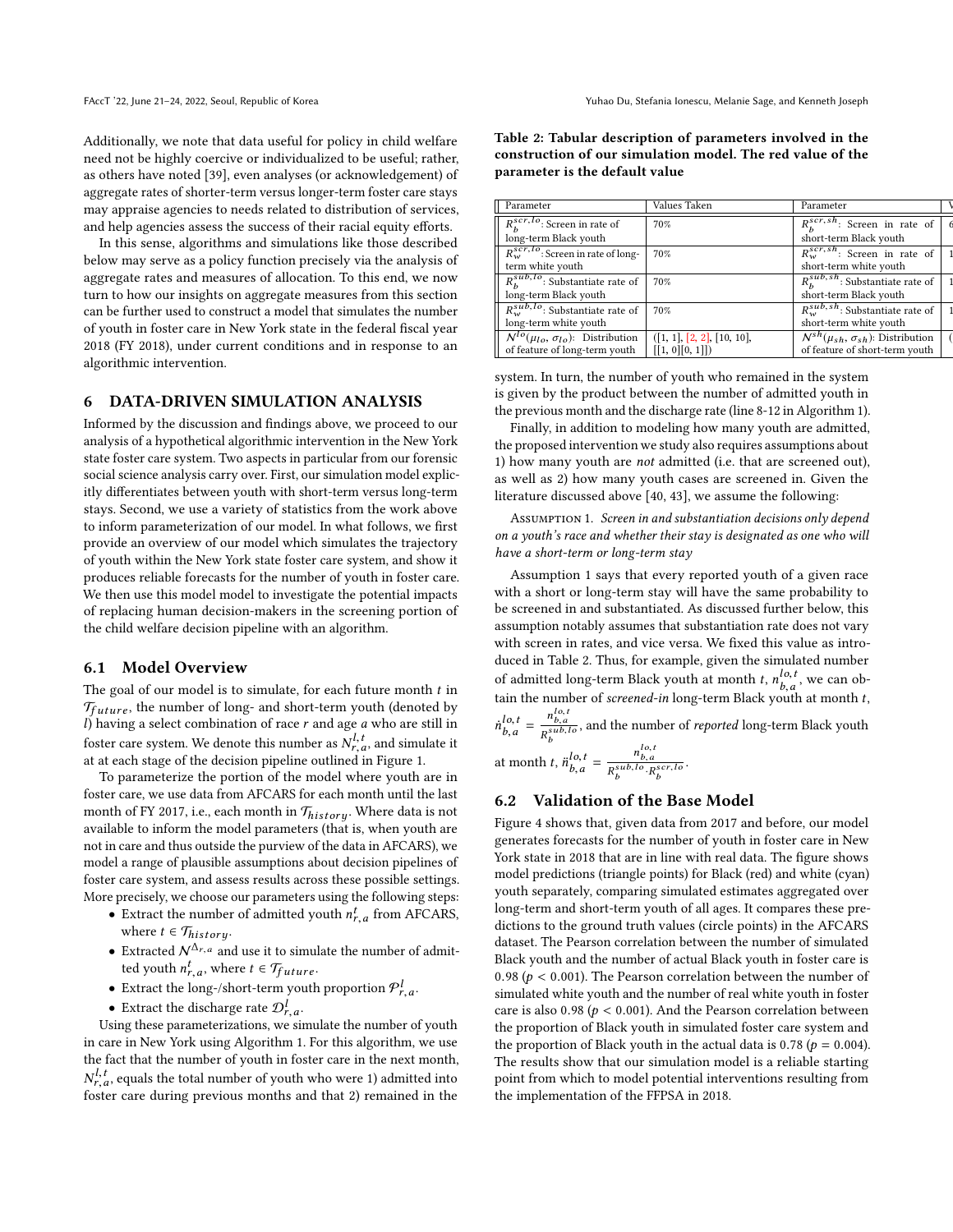A Data-Driven Simulation of the New York State Foster Care System FACCT '22, June 21-24, 2022, Seoul, Republic of Korea

#### Algorithm 1: Simulation

|                                      | Input: $n_{r,a}^t$ , $\mathcal{P}_{r,a}^l$ , $\mathcal{D}_{r,a}^l$                                                                                                                                                                                                                                    | <b>Notations:</b>                                                                                                                                                                                   |  |  |
|--------------------------------------|-------------------------------------------------------------------------------------------------------------------------------------------------------------------------------------------------------------------------------------------------------------------------------------------------------|-----------------------------------------------------------------------------------------------------------------------------------------------------------------------------------------------------|--|--|
| 2<br>3<br>4<br>5                     | Output: $N_{r,a}^{l,t}$<br>1 for $t \in \mathcal{T}_{future}$ do<br>for $l, r, a$ in $\mathcal{L} \times \mathcal{R} \times A$ do<br>$a', t', d_t = a, t, 1$<br>$N_r^{l,t}=0$<br>while $a' \geq 0$ and<br>$t' > Nov2000$ do                                                                           | $r:$ Race of youth<br>$a:$ Age of youth<br>$l:$ Long and short-term membership<br>of youth<br>$n_{r,a}^t$ : The number of admitted youth<br>at month t<br>$N_{r,a}^{l,t}$ : The number of remaining |  |  |
| 6<br>7<br>8                          | $\widehat{\Delta}_{r,a}^{l,t} = \mathcal{P}_{r,a'}^{l} \cdot n_{r,a'}^{t'}$<br>$//$ # of admitted<br>long/short-term youth<br>$\widehat{\Delta}_{r,a}^{l,t}$ =<br>$\widehat{\Delta}_{r,a}^{l,t} \cdot \mathcal{D}_{r,a}^{l}(d_t)$<br>// # of remaining<br>long/short-term youth<br>after $d_t$ months | youth of at month t<br>$\mathcal{P}_{r,a}^l$ : Percentage of long-/short-term<br>youth of total<br>admitted youth<br>$\mathcal{D}_{r,a}^l$ : The discharge rate                                     |  |  |
| $\mathbf{q}$<br>10<br>11<br>12<br>13 | $N_r^{l,t}$ += $\hat{\Delta}_r^{l,t}$<br>$d_t = d_t + 1$<br>$t' = t' - 1$<br>if $(d_t - 6)$  12 then<br>$a' = a' - 1$                                                                                                                                                                                 |                                                                                                                                                                                                     |  |  |

# <span id="page-6-0"></span>6.3 Extending the Model to Investigate the Effects of an Algorithmic Intervention

Our hypothetical intervention is based on the work of Chouldechova et al. [\[8\]](#page-9-14), who develop a model to assist screening decisions in Allegheny County, PA. We stress that Chouldechova et al. [\[8\]](#page-9-14) do not intend for their model to replace humans, and that there are important effects of maintaining a human in the loop during this decision process [\[7\]](#page-9-21). However, it is nonetheless informative to study the simplified case where the model does, in fact, fit this role. Below, we detail our (simulated) implementation of their algorithm, and the additional model parameters we vary to explore how the model responds to different potential context in which it is deployed.

6.3.1 Simulating Training and Deployment of the Algorithm. To build the machine learning algorithm to identify the youth who need to be screened in, Chouldechova et al. [\[8\]](#page-9-14) use what we will call the profiles of youth. These profiles include demographics, behavioral health records and past history in care (among other variables) as features, and well as whether or not the youth end up in the foster care as the outcome to be predicted.

To simulate the training procedure for their model, we define (and simplify) the features given to the model to be continuous values drawn from a Gaussian distribution. Given our knowledge above that youth with short- and long-term stays are likely to have distinct reasons for being brought into care, we further assume that their profiles are generated from two different distributions. Profiles of long-term youth are generated from  $N^{lo}(\mu_{lo}, \sigma_{lo})$  while profiles of short-term youth are generated from  $N^{sh}(\mu_{sh}, \sigma_{sh})$ . Parameters of these two distributions are shown in Table [2.](#page-5-1)

We define the *label* the model is trained on using the (simulated) decisions at the substantiation phase. Notably, as shown in Figure [1,](#page-2-0) [Chouldechova et al.'](#page-9-14)s [2018](#page-9-14) model makes predictions at the screenin stage of the child welfare pipeline. Thus, the label used is a downstream proxy assumed to be less racially biased. In this setup,

however, [\[8\]](#page-9-14) therefore assume that if youth end up in foster care at the last decision made in the decision pipeline, then the youth should be screened in at the first decision, and vice versa.

We simulate the impact of introducing the model from Chouldechova et al. [\[8\]](#page-9-14) as if it was trained using a dataset generated before November 2017, and implemented during the following year. To do so, we construct the training set by using profiles of admitted youth as positive samples and using profiles of reported but not admitted youth as negative samples. After the training dataset is constructed, we use it to train a logistic regression model as a  $screen-in$  recommendation tool.  $3$  In our simulation, we model the deployment of this machine learning model as having complete autonomy over decision-making. To be more specific, after deploying the algorithm, step (8) in Algorithm [1](#page-6-0) is changed to send the profiles of  $\ddot{n}_{r,t}^L$  reported youth at each month to the deployed algo-<br>rithms to extract youth screened in And then, admitted youth are rithms to extract youth screened in. And then, admitted youth are extracted randomly using the substantiate rate introduced in the Table [2](#page-5-1) following Assumption [1,](#page-5-0) because substantiation decisions are still made entirely by humans.

6.3.2 Varying Assumptions to Evaluate the Intervention. We evaluate the performance of this algorithmic intervention under different assumptions about the underlying foster care system on which it is trained. These variations are summarized in Table [2](#page-5-1) and detailed below.

Separability of Short- vs. Long-term Youth Profiles. We model the difficulty of distinguishing between long-term foster care youth and short-term foster care youth from their profiles as sampling long-term foster care youth's profile from different Gaussian distributions. For example, when long-term foster care youth's profiles are sampled from  $N \sim ( [10, 10], [[1, 0], [0, 1]])$  and short-term foster care youth's profiles are sampled from  $\mathcal{N} \sim ([0, 0], [[1, 0], [0, 1]])$ , it is much easier for an algorithm to differentiate them, compared to the situation where long-term foster care youth's profiles are sampled from  $N \sim (1, 1], [1, 0], [0, 1]]$  and short-term foster care youth's profiles are sampled from  $N \sim ([0, 0], [[1, 0], [0, 1]])$ . We alter the mean of the feature distribution of long-term foster care youth in  $([10, 10], [2, 2], [1, 1])$  to represent high, moderate and low separability between youth who will have long versus short term stays, leaving other parameters at their defaults.

Modeling Racial Biases in Reporting. We model reporting bias across racial lines in the current foster care system by varying the screen-in rates of short-term Black youth. Controlling for the number of admitted Black youth with short-term stays, the lower the screen-in rate,  $R_b^{scr,sh}$ , for Black youth with short-term stays,<br>the larger the number of Black youth reported. We your the screen the larger the number of Black youth reported. We vary the screen in rate for short-term Black youth in (6%,8%,10%) to represent high reporting bias, low reporting bias, and no reporting bias, leaving other parameters at their defaults.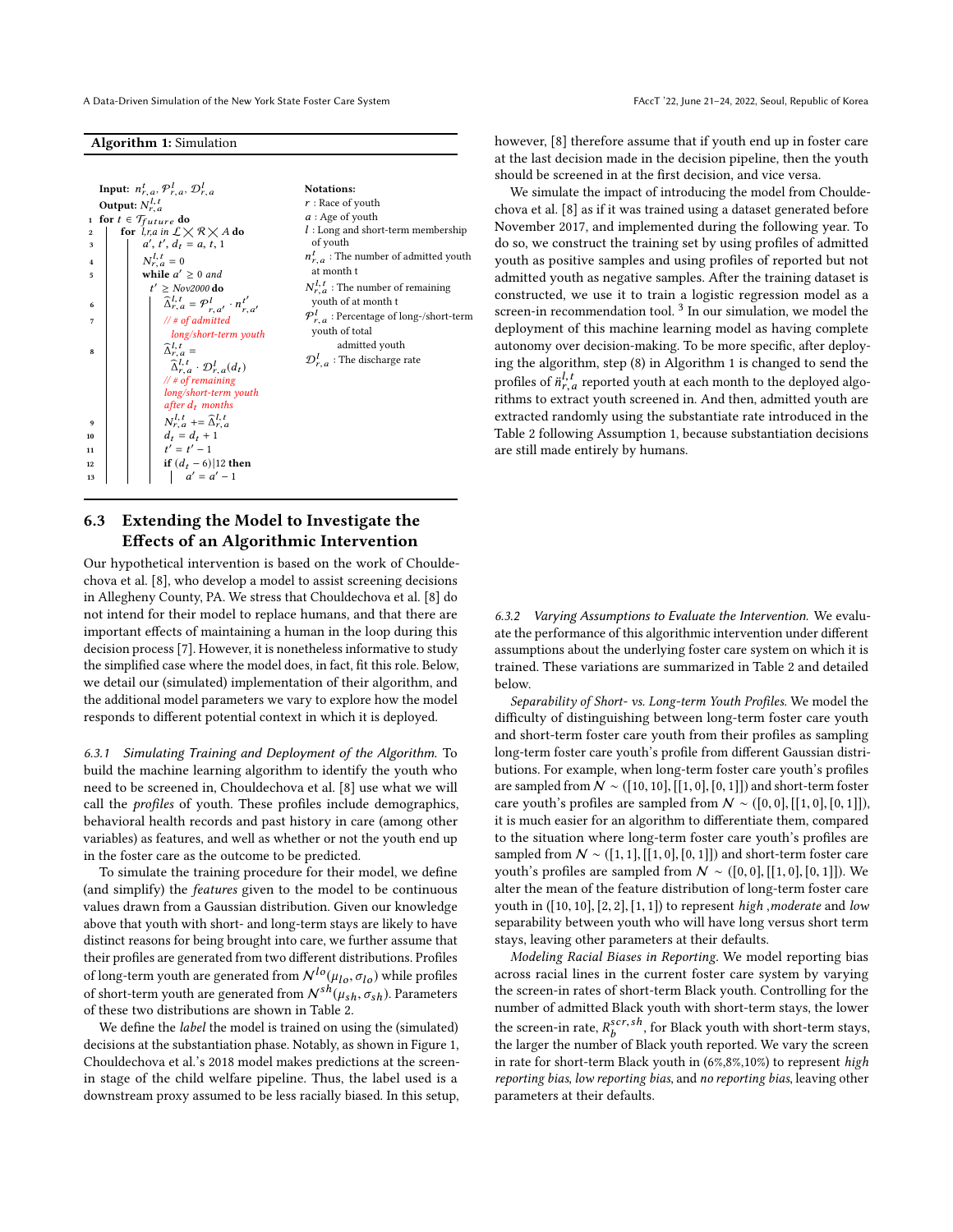<span id="page-7-0"></span>

Figure 4: The number (y-axis) of Black (red line) and white (turqouise line) youth in foster care, by month (xaxis), for both the simulated (circles) and real (triangle) foster care data in FY 2018. Real data is derived from the AFCARS dataset for New York state, simulated data from our general simulation model.



Figure 5: The simulated number of Black and white youth in foster care by month for different screen-in procedures: without an algorithm and with an algorithm but different levels of separability between short-term and long-term youth profiles.

# 6.4 Results of Assessing an Algorithmic Intervention

Overall, we find that relying on an algorithm trained as suggested by Chouldechova et al. [\[8\]](#page-9-14) to make screen-in decision would increase the number of youth in foster care, contradicting the goals of the FFPSA. However, the impact of the algorithm varies depending on the assumed separability between profiles of youth with short-term vs. long-term stays. Figure [5](#page-7-0) compares monthly forecasts of the number of Black and white youth in foster care with and without using the algorithm for making screen-in decisions. Moreover, we distinguish between different algorithm-based screen-in decisions by the ease of separability between youth with short- and long-term

FAccT '22, June 21-24, 2022, Seoul, Republic of Korea Yuhao Du, Stefania Ionescu, Melanie Sage, and Kenneth Joseph

<span id="page-7-2"></span>

(a) The number of admitted long-term and short-term youth during simulated m two plots shows the total number of long- and short-term stays while the last two and white youth for long- and short-term stays.



(b) The number of admitted short-term youth during simulated months for differe The first plot shows the total number of short term youth while the second plot sl

#### Figure 6: Impact of the algorithm under varying assumptions

stays. We see that in all conditions of separability we examined, the algorithm would increase the number of youth in foster care. However, perhaps surprisingly, the increase is significantly more pronounced when it is easy to separate long- from short- term youth. That is, the greater the assumed differences between youth with long and short-term stays, the more youth the algorithm puts into care.

Figure [6a](#page-7-2) shows a) that aggregating over youth with long- and short-term stays provides a distorted picture of the algorithm's benefits, and b) that, depending on the separability assumptions, the algorithm has non-obvious side-effects on racial disparities. More specifically, as the separability of youth with long- and short-term stays increases, the number of youth with long-term stays in foster care increases (left most plot), and so does the racial inequity for these youth (right middle plot). However, both the number of youth with short-term stays (left middle plot) and the racial inequity (right most plot) in the number of youth with short-term stays increase as separability decreases. Thus, under the assumptions of our model, when training an algorithm under a situation where youth who end up in care long-term are similar (as far as the algorithm is

<span id="page-7-1"></span><sup>&</sup>lt;sup>3</sup>Training data was balanced by down-sampling negative samples to approximate how machine learning models are trained in real world. Note that we don't modify hyperparameters of the model (e.g. the decision threshold) because this induces yet another implicit value judgement which is out of the scope of our main focus in the current work.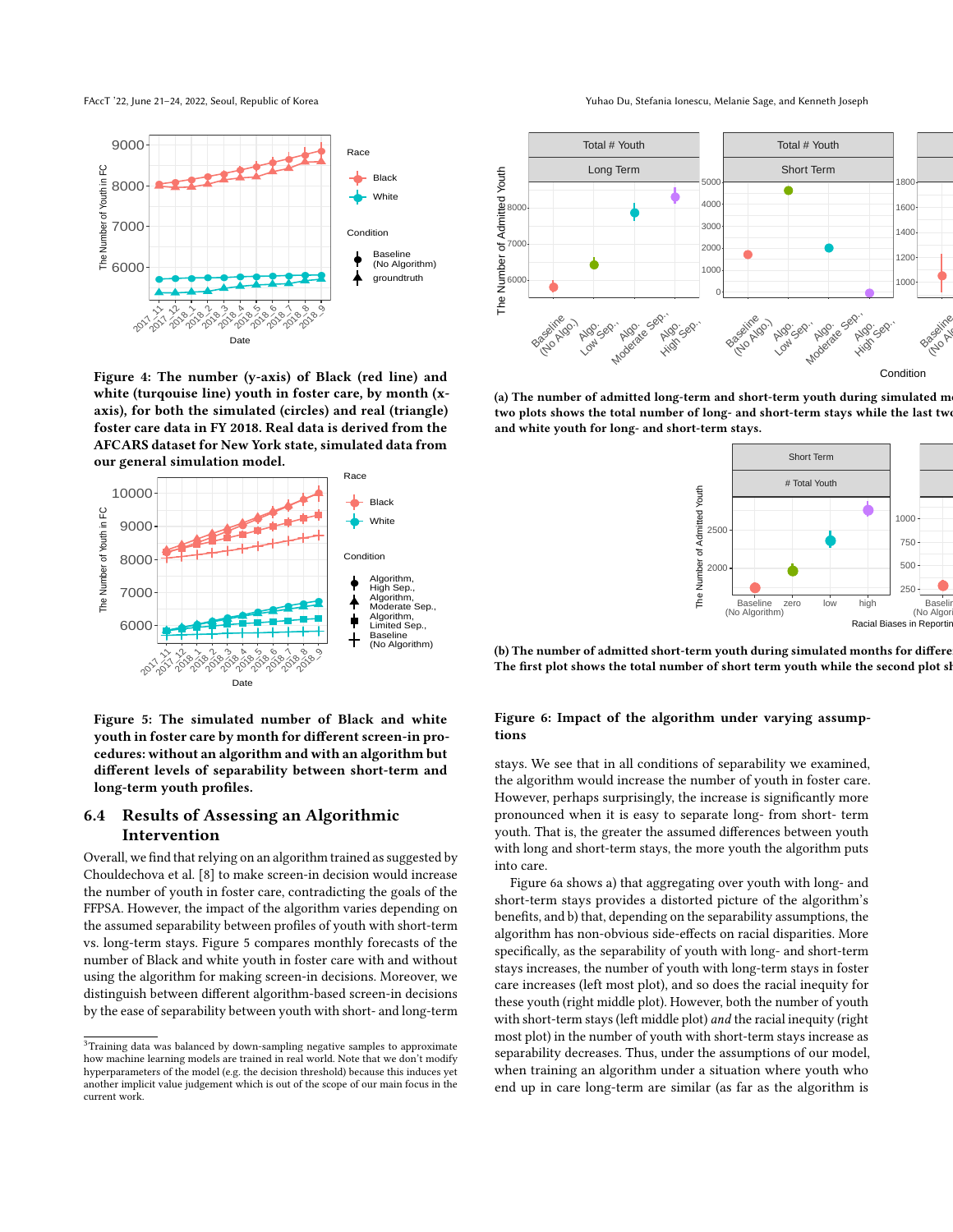concerned) to youth who stay for a short period of time, the more short term youth enter foster care overall. This is because the screenin algorithm, if trained using substantiation as a proxy variable, will get better at identifying youth who the current system sees as needing long-term care, and these youth will, in turn, remain in care for longer. Even under a seemingly better situation where there is high separability between profiles of long-term and short-term youth, algorithms will place more long-term youth into the system, contradicting the goal of FFPSA.

According to our simulation, higher levels of bias when reporting youth to CPS result in more youth in care and larger racial disparities (see Figure [6b\)](#page-7-2). The explanation for this phenomenon comes from the interplay of the different parts of the system: if short-term youth are more often Black, then while screen-in rates of Black youth will decrease overall, the algorithm will produce more false positives for Black youth. This effect is problematic since the reporting of youth is (a) biased [\[22\]](#page-9-2) and (b) exogenous to the child welfare system, so a solution to this issue is needed and difficult to implement.

### 7 DISCUSSION AND CONCLUSION

Two major stated goals of the FFPSA are to 1) reduce unnecessary admission of youth into the foster care system and 2) provide more family-based service for youth who are in the foster care system. To achieve such goals, practitioners have been incentivized to leverage additional data collection and predictive modeling to assist decision making [\[1\]](#page-9-8).

Here, we construct a simulation model that considers how a particular algorithm can help to address the goals of the FFPSA, while maintaining the additional goal of racial equality. Before reviewing the main resultant claims, we find it pertinent to emphasize their limits. First, as noted above, the intervention we consider does not account for the fact that while this may not be true of tomorrow's algorithms [\[36\]](#page-9-6), today's algorithms are often used, at best, as suggestions for screening in, rather than all-encompassing decision-makers [\[8\]](#page-9-14). Second, and related, our model greatly simplifies the ways in which algorithmic decisions are made about specific youth in foster care. Additional complexity, e.g. by creating more realistic youth profiles using advanced machine learning models, may lead to distinct conclusions. Third, certain parameterizations may be reasonably disagreed with. In particular, it is possible that higher levels of screen-in rates may lead directly to lower rates of substantiation, which violates Assumption [1.](#page-5-0)[4](#page-8-0) As such, we expect, and hope, that our model is viewed primarily as a starting point for informed debate.

To this end, and with these limitations in mind, we use our model here to bring forth the point that implementing a machine learning algorithm to assist in screen-in decisions will tend instead to increase the number of youth in foster care, and to increase racial disparities in the number of Black versus white youth as well. Importantly, this increase of youth in care often comes in the form of better identification of youth that may be in genuine need of long-term foster care as defined by the current system. In turn, while increasing the total number of youth in care, the algorithm actually decreases the number of and racial disparities in short-term stays

in foster care (i.e. youth who may be candidates for deferral from foster care through prevention services). As we interpret the work of Chouldechova et al. [\[8\]](#page-9-14), the algorithm in this sense is accomplishing its goal—reducing racial inequality and mis-identified screen in cases as determined by the current system.

Our findings thus expose a contradiction between the two justifiable goals of FFPSA: 1) placing fewer youth in foster care and 2) more accurate identification of families who need more intensive services according to current measures. Namely, improving our ability to differentiate youth with long-term versus short-term stays in the current system increases the number of overall youth in foster care, but does so through the inclusion of youth who the system would likely deem to need care. Therefore, we argue that implementing algorithms that use past historical data under the new directive of the FFPSA will therefore require either 1) that we embed different notions of who needs foster care into our models or 2) that we use variables other than substantiation rates to train them.

Equally as important, our simulation (and other analyses of the child welfare system [\[1\]](#page-9-8)) make clear that efforts to develop algorithms for screening in youth must provide space for discussion about who, if anyone, should be placed into foster care. Proposed algorithms shouldn't be necessarily fitted into the existing problematic loop of the social system but rather provide a new perspective to policy makers that might facilitate more effective decision-making about policy and practice at the macro level.

Our work also shows that these decisions must occur with a deeper consideration of assumptions we make about the myriad and sometimes unknowable parameters of the existing system. At a fundamental level, our work shows that the assumption of substantiation decisions as a proxy for screen-in decisions made by Chouldechova et al. [\[8\]](#page-9-14) can be problematic. Less obvious, however, is that variations in assumptions about parts of the system external to this proxy can still have important effects on model outcomes. This variation in our simulation model not simply hypothetical. Wildly different policy environments across, and even within, states mean that assumptions in one setting are quite possibly incorrect for others. These complex and hierarchical sets of assumptions benefit from the ability to systematically investigate how one change may impact others in non-obvious ways. Our simulation tool, we therefore hope, can serve as a kind of test-bed as more data becomes available to validate or inform certain assumptions in different jurisdictions, including New York state. We also hope it will assist practitioners and policy-makers in understanding the trade-offs implicit in different assumptions they are making about decisions made in their own local arena.

#### ACKNOWLEDGMENTS

This research was supported by an NSF award IIS1939579, with partial support from Amazon. The NSF and Amazon had no role in the design and conduct of the study; access and collection of data; analysis and interpretation of data; preparation, review, or approval of the manuscript; or the decision to submit the manuscript for publication. The authors declare no other financial interests. The authors would, however, like to thank members of the UB FAI team

<span id="page-8-0"></span><sup>4</sup>We thank our reviewers for pointing out this particular issue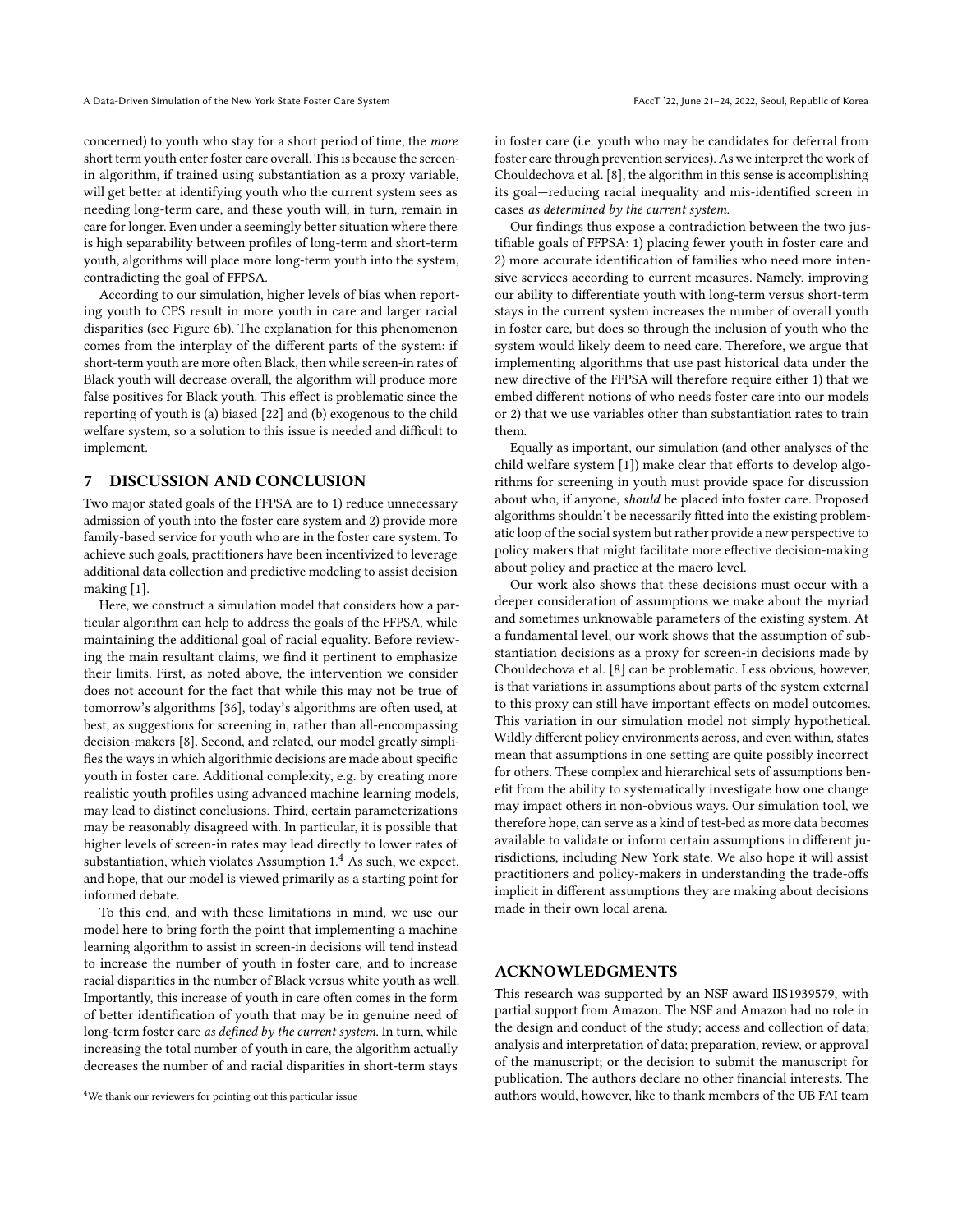FAccT '22, June 21-24, 2022, Seoul, Republic of Korea Yuhao Du, Stefania Ionescu, Melanie Sage, and Kenneth Joseph

for thoughts on this article, as well as FAccT and EAAMO reviewers who evaluated previous versions of the paper.

#### **REFERENCES**

- <span id="page-9-8"></span>[1] J Khadijah Abdurahman. 2021. Calculating the Souls of Black Folk: Predictive Analytics in the New York City Administration for Children's Services. Columbia Journal of Race and Law 11, 4 (2021), 75–110.
- <span id="page-9-10"></span>[2] Rediet Abebe, Solon Barocas, Jon Kleinberg, Karen Levy, Manish Raghavan, and David G. Robinson. 2020. Roles for Computing in Social Change. In Proceedings of the 2020 Conference on Fairness, Accountability, and Transparency (Barcelona, Spain) (FAT\* '20). Association for Computing Machinery, New York, NY, USA, 252–260.<https://doi.org/10.1145/3351095.3372871>
- <span id="page-9-40"></span>[3] Becci A Akin. 2011. Predictors of foster care exits to permanency: A competing risks analysis of reunification, guardianship, and adoption. Children and Youth Services Review 33, 6 (2011), 999–1011.
- <span id="page-9-33"></span>[4] Marion A. Becker, Neil Jordan, and Rebecca Larsen. 2007. Predictors of Successful Permanency Planning and Length of Stay in Foster Care: The Role of Race, Diagnosis and Place of Residence. Children and Youth Services Review 29, 8 (Aug. 2007), 1102–1113.<https://doi.org/10.1016/j.childyouth.2007.04.009>
- <span id="page-9-1"></span>[5] Reiko Boyd. 2014. African American disproportionality and disparity in child welfare: Toward a comprehensive conceptual framework. Children and Youth Services Review 37 (2014), 15–27.
- <span id="page-9-4"></span>[6] Children's Bureau. 2014. Issue Brief: In-Home Services in Child Welfare. [https:](https://www.childwelfare.gov/pubPDFs/inhome_services.pdf) [//www.childwelfare.gov/pubPDFs/inhome\\_services.pdf](https://www.childwelfare.gov/pubPDFs/inhome_services.pdf)
- <span id="page-9-21"></span>[7] Hao-Fei Cheng, Logan Stapleton, Ruiqi Wang, Paige Bullock, Alexandra Chouldechova, Zhiwei Steven Steven Wu, and Haiyi Zhu. 2021. Soliciting Stakeholders' Fairness Notions in Child Maltreatment Predictive Systems. In Proceedings of the 2021 CHI Conference on Human Factors in Computing Systems (Yokohama, Japan) (CHI '21). Association for Computing Machinery, New York, NY, USA, Article 390, 17 pages.<https://doi.org/10.1145/3411764.3445308>
- <span id="page-9-14"></span>[8] Alexandra Chouldechova, Diana Benavides-Prado, Oleksandr Fialko, and Rhema Vaithianathan. 2018. A case study of algorithm-assisted decision making in child maltreatment hotline screening decisions. In Proceedings of the 1st Conference on Fairness, Accountability and Transparency (Proceedings of Machine Learning Research, Vol. 81), Sorelle A. Friedler and Christo Wilson (Eds.). PMLR, New York, NY, USA, 134–148.
- <span id="page-9-26"></span>[9] Alexander D'Amour, Hansa Srinivasan, James Atwood, Pallavi Baljekar, D. Sculley, and Yoni Halpern. 2020. Fairness is Not Static: Deeper Understanding of Long Term Fairness via Simulation Studies. In Proceedings of the 2020 Conference on Fairness, Accountability, and Transparency (Barcelona, Spain) (FAT\* '20). Association for Computing Machinery, New York, NY, USA, 525–534. <https://doi.org/10.1145/3351095.3372878>
- <span id="page-9-23"></span>[10] Maria De-Arteaga, Riccardo Fogliato, and Alexandra Chouldechova. 2020. A Case for Humans-in-the-Loop: Decisions in the Presence of Erroneous Algorithmic Scores. Association for Computing Machinery, New York, NY, USA, 1–12. [https:](https://doi.org/10.1145/3313831.3376638) [//doi.org/10.1145/3313831.3376638](https://doi.org/10.1145/3313831.3376638)
- <span id="page-9-3"></span>[11] Alan J Dettlaff, Kristen Weber, Maya Pendleton, Reiko Boyd, Bill Bettencourt, and Leonard Burton. 2020. It is not a broken system, it is a system that needs to be broken: The upEND movement to abolish the child welfare system. Journal of Public Child Welfare 14, 5 (2020), 500–517.
- <span id="page-9-35"></span>[12] David A Dickey and Wayne A Fuller. 1979. Distribution of the estimators for autoregressive time series with a unit root. Journal of the American statistical association 74, 366a (1979), 427–431.
- <span id="page-9-16"></span>[13] Joshua M. Epstein. 2008. Why model? Journal of Artificial Societies and Social Simulation 11, 4 (2008), 12.
- <span id="page-9-24"></span>[14] NCCPR: National Coalition for Child Protection Reform. 2019. No, you can't use predictive analytics to reduce racial bias in child welfare. [https://www.](https://www. nccprblog.org/2019/06/no-you-cant-use-predictive-analytics-to.html) [nccprblog.org/2019/06/no-you-cant-use-predictive-analytics-to.html](https://www. nccprblog.org/2019/06/no-you-cant-use-predictive-analytics-to.html)
- <span id="page-9-32"></span>[15] Patrick J Fowler, Katherine E Marcal, Saras Chung, Derek S Brown, Melissa Jonson-Reid, and Peter S Hovmand. 2020. Scaling up housing services within the child welfare system: policy insights from simulation modeling. Child maltreatment 25, 1 (2020), 51–60.
- <span id="page-9-41"></span>[16] Antonio Garcia, Alan Puckett, Mark Ezell, Peter J Pecora, Theresa Tanoury, and Wenceslao Rodriguez. 2014. Three models of collaborative child protection: what is their influence on short stays in foster care? Child & Family Social Work 19, 2 (2014), 125–135.
- <span id="page-9-13"></span>[17] Nigel Gilbert and Klaus G Troitzsch. 2005. Simulation for the Social Scientist. Open University Press, USA.
- <span id="page-9-18"></span>[18] Jeremy Goldhaber-Fiebert and Lea Prince. 2019. Impact Evaluation Summary of the Allegheny Family Screening Tool.
- <span id="page-9-27"></span>[19] Jeremy D Goldhaber-Fiebert, Stephanie L Bailey, Michael S Hurlburt, Jinjin Zhang, Lonnie R Snowden, Fred Wulczyn, John Landsverk, and Sarah M Horwitz. 2012. Evaluating child welfare policies with decision-analytic simulation models. Administration and Policy in Mental Health and Mental Health Services Research 39, 6 (2012), 466–477.
- <span id="page-9-17"></span>[20] Ben Green. 2021. The Flaws of Policies Requiring Human Oversight of Government Algorithms.
- <span id="page-9-38"></span>[21] Marian S Harris and Mark E Courtney. 2003. The interaction of race, ethnicity, and family structure with respect to the timing of family reunification. Children and Youth Services Review 25, 5-6 (2003), 409–429.
- <span id="page-9-2"></span>[22] Marian S Harris and Wanda Hackett. 2008. Decision points in child welfare: An action research model to address disproportionality. Children and Youth Services Review 30, 2 (2008), 199–215.
- <span id="page-9-28"></span>[23] Lily Hu, Nicole Immorlica, and Jennifer Wortman Vaughan. 2019. The Disparate Effects of Strategic Manipulation. In Proceedings of the Conference on Fairness, Accountability, and Transparency (Atlanta, GA, USA) (FAT\* '19). Association for Computing Machinery, New York, NY, USA, 259–268. [https://doi.org/10.1145/](https://doi.org/10.1145/3287560.3287597) [3287560.3287597](https://doi.org/10.1145/3287560.3287597)
- <span id="page-9-29"></span>[24] Stefania Ionescu, Anikó Hannák, and Kenneth Joseph. 2021. An Agent-Based Model to Evaluate Interventions on Online Dating Platforms to Decrease Racial Homogamy. In Proceedings of the 2021 ACM Conference on Fairness, Accountability, and Transparency (Virtual Event, Canada) (FAccT '21). Association for Computing Machinery, New York, NY, USA, 412–423. [https://doi.org/10.1145/3442188.](https://doi.org/10.1145/3442188.3445904) [3445904](https://doi.org/10.1145/3442188.3445904)
- <span id="page-9-22"></span>[25] Emily Keddell. 2019. Algorithmic justice in child protection: Statistical fairness, social justice and the implications for practice. Social Sciences 8, 10 (2019), 281.
- <span id="page-9-39"></span>[26] Theresa Knott and Sulaimon Giwa. 2012. African American disproportionality within CPS and disparate access to support services: Review and critical analysis of the literature. Residential Treatment for Children & Youth 29, 3 (2012), 219–230.
- <span id="page-9-0"></span>[27] David J Kolko, Michael S Hurlburt, Jinjin Zhang, Richard P Barth, Laurel K Leslie, and Barbara J Burns. 2010. Posttraumatic stress symptoms in children and adolescents referred for child welfare investigation: A national sample of in-home and out-of-home care. Child maltreatment 15, 1 (2010), 48–63.
- <span id="page-9-15"></span>[28] David Lazer, Alex Sandy Pentland, Lada Adamic, Sinan Aral, Albert Laszlo Barabasi, Devon Brewer, Nicholas Christakis, Noshir Contractor, James Fowler, Myron Gutmann, et al. 2009. Computational Social Science. Science (New York, NY) 323, 5915 (2009), 721.
- <span id="page-9-20"></span>[29] Bethany R Lee and Ron Thompson. 2008. Comparing outcomes for youth in treatment foster care and family-style group care. Children and Youth Services Review 30, 7 (2008), 746–757.
- <span id="page-9-31"></span>[30] Donald Martin, Vinodkumar Prabhakaran, Jill A. Kuhlberg, A. Smart, and William S. Isaac. 2020. Extending the Machine Learning Abstraction Boundary: A Complex Systems Approach to Incorporate Societal Context.
- <span id="page-9-11"></span>[31] Daniel A. McFarland, Kevin Lewis, and Amir Goldberg. 2015. Sociology in the Era of Big Data: The Ascent of Forensic Social Science. The American Sociologist  $47, 1$  (2015),  $1-24$ .
- <span id="page-9-5"></span>[32] Amy McKlindon. 2019. Applying the research and evaluation provisions of the Family First Prevention Services Act.
- <span id="page-9-30"></span>[33] Smitha Milli, John Miller, Anca D. Dragan, and Moritz Hardt. 2019. The Social Cost of Strategic Classification. In Proceedings of the Conference on Fairness, Accountability, and Transparency (Atlanta, GA, USA) (FAT\* '19). Association for Computing Machinery, New York, NY, USA, 230–239. [https://doi.org/10.1145/](https://doi.org/10.1145/3287560.3287576) [3287560.3287576](https://doi.org/10.1145/3287560.3287576)
- <span id="page-9-12"></span>[34] US Department of Health, Human Services, et al. 2019. Adoption and Foster Care Analysis and Reporting System (AFCARS) FY 2000-2018 data.
- <span id="page-9-19"></span>[35] Nathanael J. Okpych. 2015. Receipt of Independent Living Services among Older Youth in Foster Care: An Analysis of National Data from the U.S. Children and Youth Services Review 51 (April 2015), 74–86. [https://doi.org/10.1016/j.childyouth.](https://doi.org/10.1016/j.childyouth.2015.01.021) [2015.01.021](https://doi.org/10.1016/j.childyouth.2015.01.021)
- <span id="page-9-6"></span>[36] Joanna Redden, Lina Dencik, and Harry Warne. 2020. Datafied child welfare services: unpacking politics, economics and power. Policy Studies 0, 0 (Feb. 2020), 1–20.
- <span id="page-9-7"></span>[37] Horst WJ Rittel and Melvin M Webber. 1973. Dilemmas in a general theory of planning. Policy sciences 4, 2 (1973), 155–169.
- <span id="page-9-25"></span>Dorothy E Roberts. 2019. Digitizing the carceral state.
- <span id="page-9-42"></span>[39] Maria Y Rodriguez, Diane DePanfilis, and Paul Lanier. 2019. Bridging the gap: Social work insights for ethical algorithmic decision-making in human services. IBM Journal of Research and Development 63, 4/5 (2019), 8–1.<br>Rachel Rosenberg and Samuel Abbott. 2019. Supporting Older Youth
- <span id="page-9-36"></span>[40] Rachel Rosenberg and Samuel Abbott. 2019. Beyond Age 18: Examining Data and Trends in Extended Foster Care. [https://www.childtrends.org/publications/supporting-older-youth-beyond](https://www.childtrends.org/publications/supporting-older-youth-beyond-age-18-examining-data-and-trends-in-extended-foster-care)[age-18-examining-data-and-trends-in-extended-foster-care](https://www.childtrends.org/publications/supporting-older-youth-beyond-age-18-examining-data-and-trends-in-extended-foster-care)
- <span id="page-9-34"></span>[41] Jesse Russell and Stephanie Macgill. 2015. Demographics, Policy, and Foster Care Rates; A Predictive Analytics Approach. Children and Youth Services Review 58 (Nov. 2015), 118–126.<https://doi.org/10.1016/j.childyouth.2015.09.009>
- <span id="page-9-9"></span>[42] Anjana Samant, Aaron Horowitz, Sophie Beiers, and Kath Xu. 2021. Family Surveillance by Algorithm: The Rapidly Spreading Tools Few Have Heard Of. ACLU. [https://www.aclu.org/news/womens-rights/family-surveillance](https://www.aclu.org/news/womens-rights/family-surveillance-by-algorithm-the-rapidly-spreading-tools-few-have-heard-of)[by-algorithm-the-rapidly-spreading-tools-few-have-heard-of](https://www.aclu.org/news/womens-rights/family-surveillance-by-algorithm-the-rapidly-spreading-tools-few-have-heard-of)
- <span id="page-9-37"></span>Vivek S Sankaran and Christopher Church. 2016. Easy come, easy go: The plight of children who spend less than thirty days in foster care. U. Pa. JL & Soc. Change 19 (2016), 207.